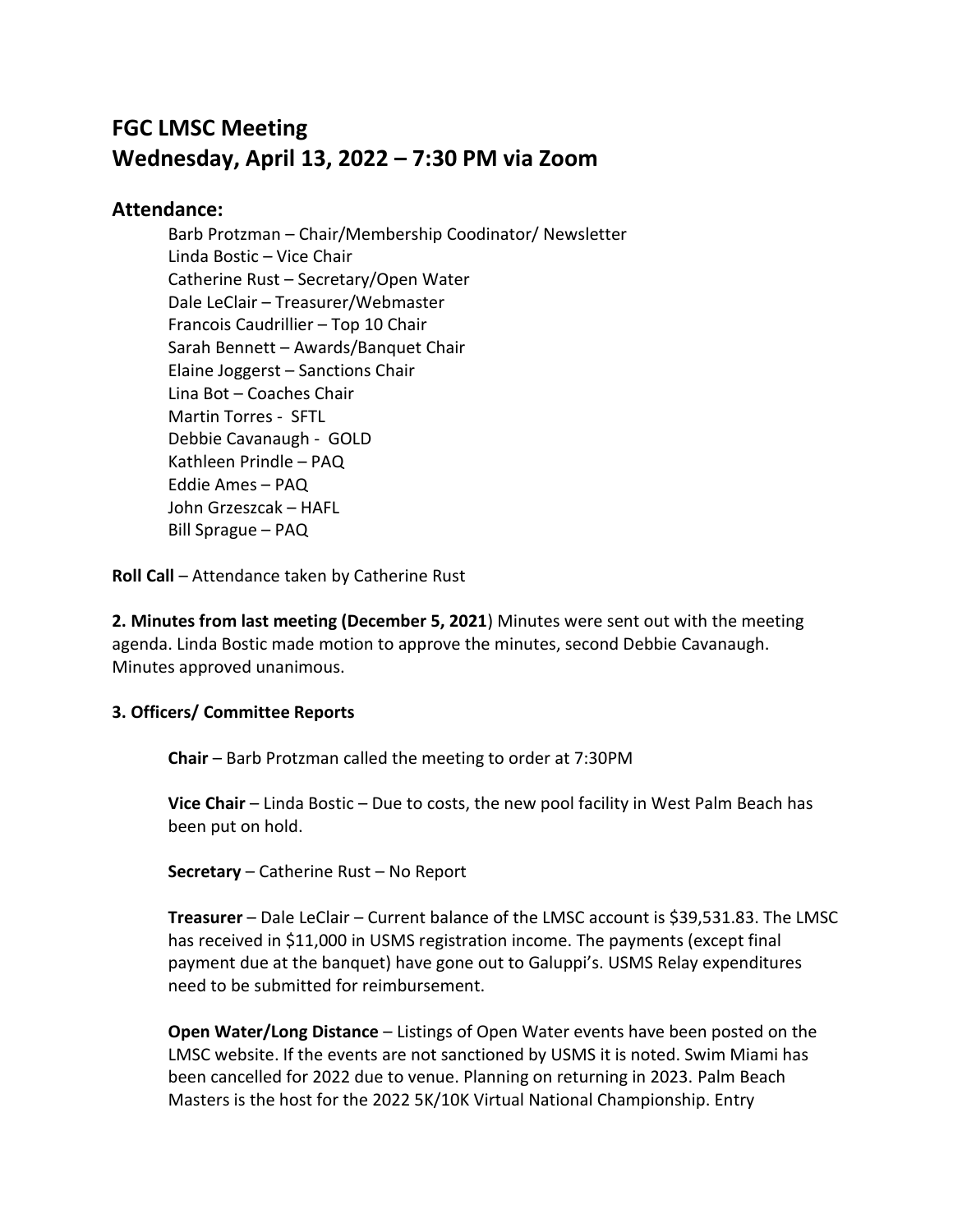procedures have changed and swimmers need to register – swim the event – enter time. There is a 1 mile OW swim in Lake Worth to be added to the calendar (non-USMS Sanction).

**Registrar** – Barb Protzman – Currently 1207 USMS registered swimmers for 2022. The total for 2021 was 1492 USMS registered swimmers.

**Safety** – Open Position

**Top 10** – Francois Caudrillier – In process of reviewing the Snag Holmes swim meet

**Sanctions Chair** – Elaine Joggerst – No Report

**Webmaster – Dale LeClair** – Web domain has been extended for 4 years.

**Officials Chair** – Open Position

**Banquet** – Sarah Bennett – Banquet is scheduled for June 4, 2022 at Galuppi's Restaurant. There are approximately 210 Top 10 swimmers in the LMSC. John Grzeszczak made a motion to accept Abbas Karimi to speak at the banquet. Motion seconded by Catherine Rust. Discussion to recognize all para-swimmers. Motion passed.

**Financial Report**s – Budget reports sent out. No questions or concerns.

**Coaches** – Lina Bot – Asked if any coaches interested in coaching at the Pan Am Games.

#### **4. Old Business**

LMSC 2022 Budget – Expenditures are below last year. Dale will be comparing money from USMS registrations from past years.

USMS Relay Meeting 2022 – Attendees reported the meeting was a good experience. Focused on rebuilding clubs, recruiting and building social media. Exposure to networking, sharing ideas, workshops, Adult Learn to Swim. Introduction to USMS structure and presentations on club development. All presentations are now posted on the USMS website. Discussion on how we can increase the LMSC on social media.

#### **5. New Business**

Thoughts on what LMSC should do with extra money: Coaches training, communication and reaching out to new clubs. Assist in offsetting meet costs.

Next LMSC meeting to be scheduled in late May.